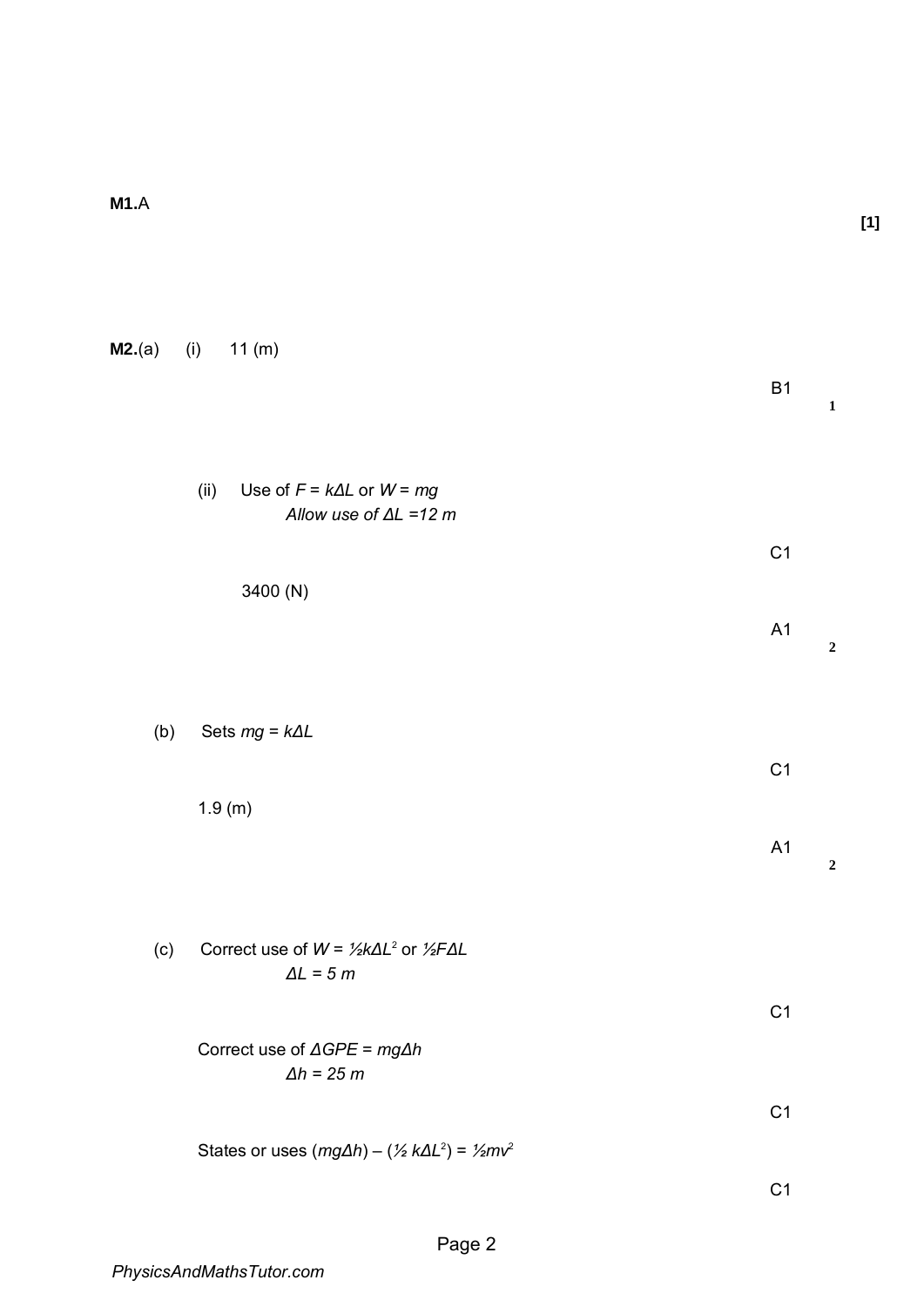19 (m s−1) cnao

A1

**4**

(d) Same kinetic energy when rope begins to stretch

More work done per unit extension / stops in shorter distance *"Shorter time" gets no credit* 

Increases force on jumper (increasing the risk of injury)

B1

B1

B1

**[12]** 

**3**

**M3.**(a)  $8300 \times 9.81 \text{ OR} = 81423 \checkmark$ (8300 × 9.81 sin 25) =  $3.4 \times 10^4$  (N)  $\checkmark$  (34 411 N) ecf from first line unless g not used

> msin25 gets zero *Penalize use of g = 10 here only (35 077 N) Allow 9.8 in any question Correct answer only, gets both marks for all two mark questions*

> > **2**

(b) (i)  $(E_{k} = \frac{1}{2}mv^{2})$  $=$  1/<sub>2</sub>  $\times$  8300  $\times$  56<sup>2</sup>  $\checkmark$ = 1.3 × 10<sup>7</sup> (J) ✓ (13 014 400) allow use of 8300 only *In general: Penalise transcription errors and rounding errors in answers* 

**2**

(ii)  $mgh = KE$  (13 014 400) for  $mgh$  allow GPE or  $E_p$ OR 13 014 400 / 81 423 √ h = 160 (m)  $\checkmark$  (159.8) ecf 1bi *Allow use of suvat approach*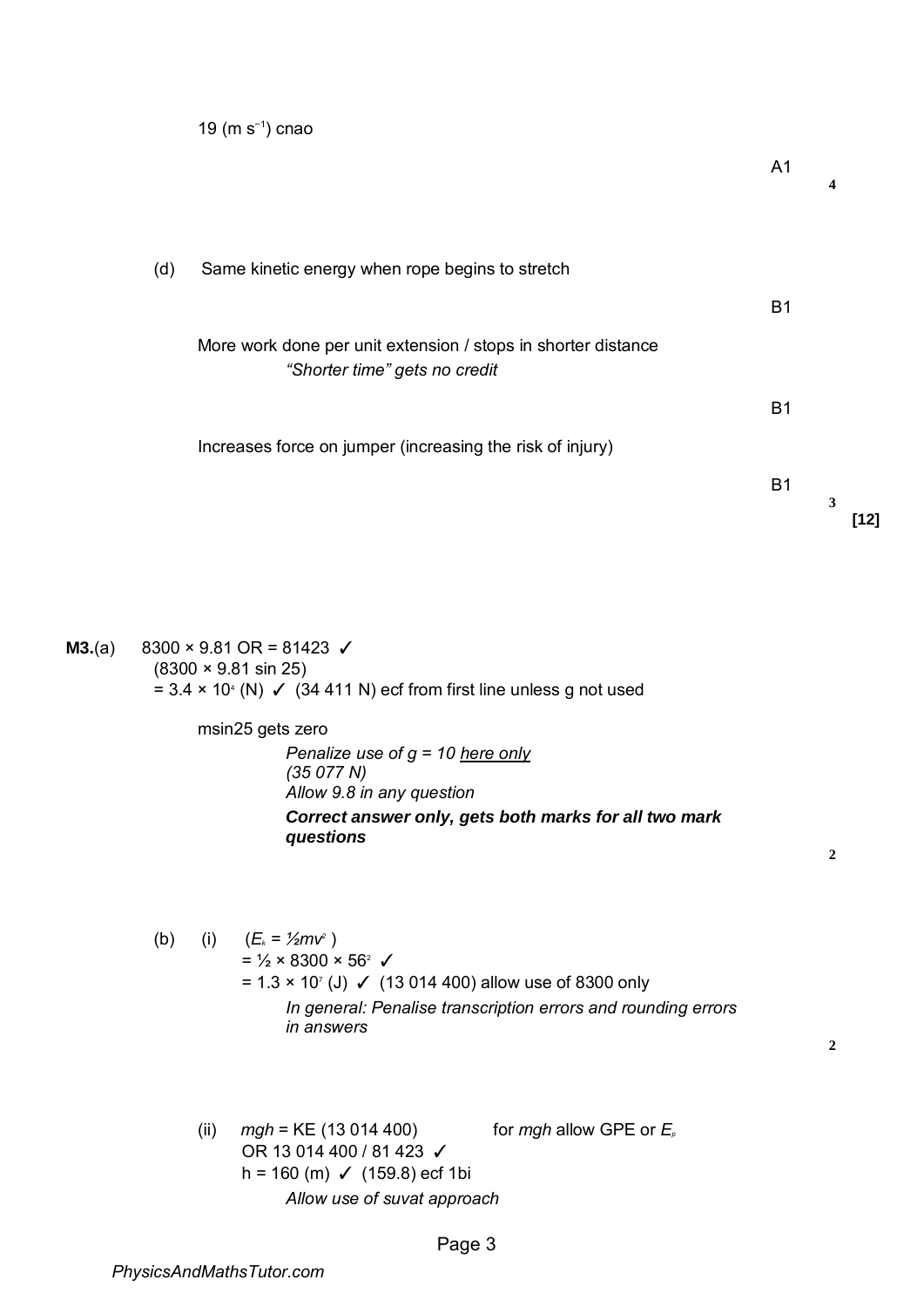(c) (i) (work done) by friction \ drag \ air resistance \ resistive forces  $\checkmark$ (energy converted) to internal \ thermal energy  $\checkmark$ *Allow 'heat'* 

(ii) 0.87 x (8300 x 9.81 x 140 = 9 917 000) OR  $V = \frac{\sqrt{2 \times (9.917000)}}{8300}$   $\checkmark$ 

$$
\boldsymbol{2}
$$

**2**

= 49 ( = 48.88 ms-1 ) ✓ *87% of energy for 140m or 160m only for first mark. Use of 160 (52.26) and / or incorrect or no % (52.4) gets max 1 provided working is shown Do not credit suvat approaches here* 

**2 [10]** 

**M4.**(a) 
$$
(s = \frac{1}{2}(u + v)t)
$$

 $\lambda$ 

*Correct answer with no working gets 2 out of three.* 

$$
u = \frac{2s}{t} - V
$$
 OR substitution in above equation OR  $u = \frac{2 \times 1.5}{0.43} - 5.0$    
= 6.9767 - 5.0  $\checkmark$  = 2.0  $\checkmark$  (1.98 m s<sup>-1</sup>)  
Full credit for use of gsin25 = acceleration down slope. This yields answer 3.22 m s<sup>-1</sup>  
Allow 1sf answer (2).

**3**

(b) (i)  $(F = 75 \times 9.81 \times) \sin 25$  (°)  $= 310 (311, 310.94)$  (N)  $\checkmark$ *use of g = 10 not penalised here 'sin25' on its own Use of g = 10 yields 317 Allow cos65* 

(ii) 
$$
W = Fs
$$
  
= 311 × 2.0 = 620 (622 J)  $\checkmark$  ecf (2bi) × 2.0

**2**

**1**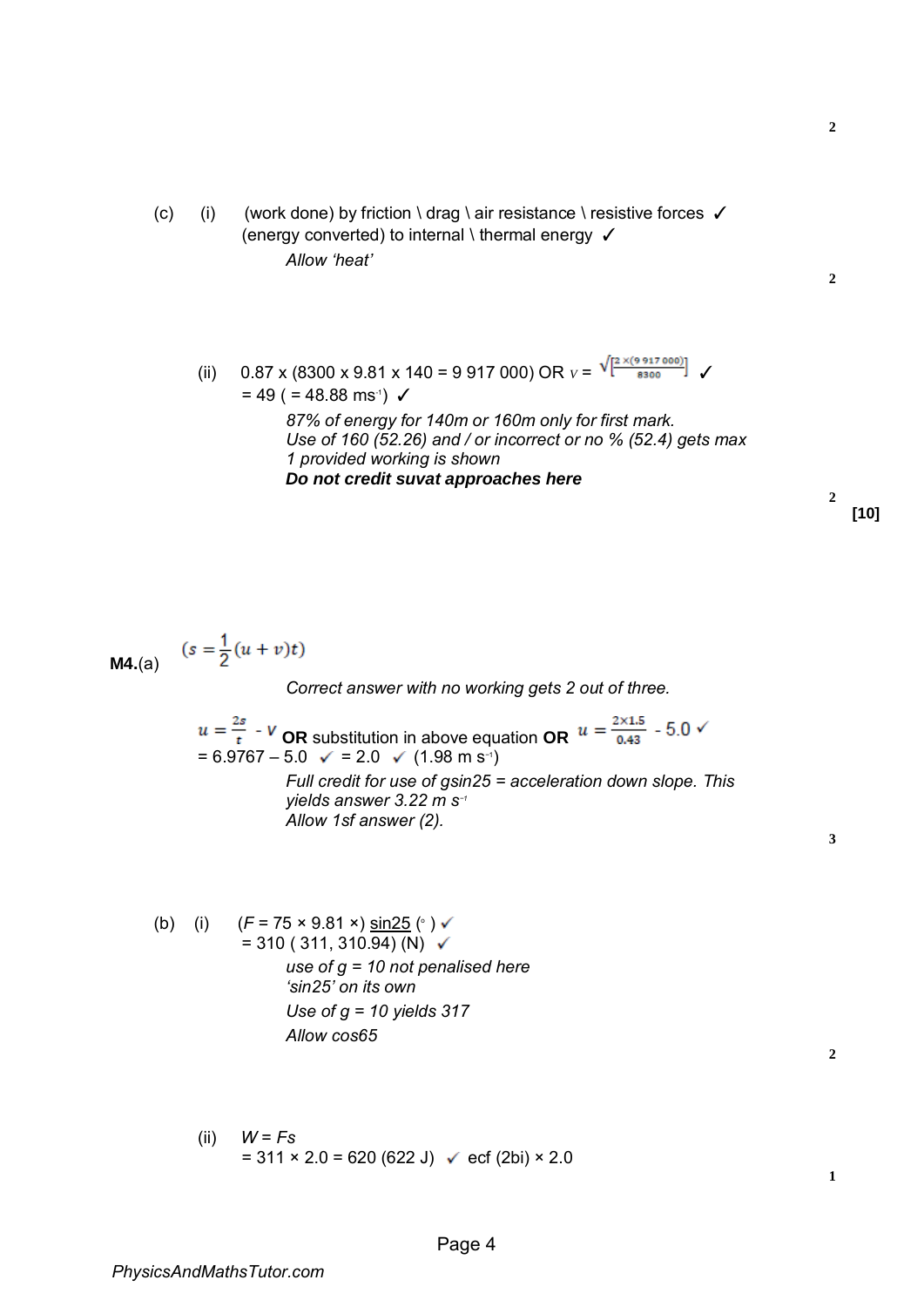(c) Idea that GPE is ultimately transferred to: internal (energy) / 'heat'/ 'thermal' (energy in the surroundings)  $\checkmark$ 

> *Allow transfer of GPE to KE and then to 'thermal' etc Do not allow reference to 'sound' on its own*

Correct reference to a named resistive force: friction / drag / air resistance  $\checkmark$ *Don't accept implication that a resistive force is a form of energy* 

All GPE becomes 'heat', etc **OR** no (overall) increase in KE **OR** reference to work done against or by a resistive force  $\checkmark$ 

> *Do not allow references to loss of body heat. Allow: '(GPE) not converted to KE'*

**3**

**3** 

**M5.** (a) *GPE* to *KE* to *GPE*

no energy lost (from system) / no work done against resistive forces √

initial *GPE* = final (*GPE*) / initial (*GPE*) = final *GPE* 

**OR**  $h = GPE/mq$  and these are all constant so h is the same  $\checkmark$ 

(b) Initial curve with decreasing gradient and reaching constant maximum speed before X and maintaining constant speed up to  $X \checkmark$ 

B labelled in correct place  $\checkmark$ 

B labelled in correct place **AND** constant speed maintained for remainder of candidates graph and line is straight  $\checkmark$ 

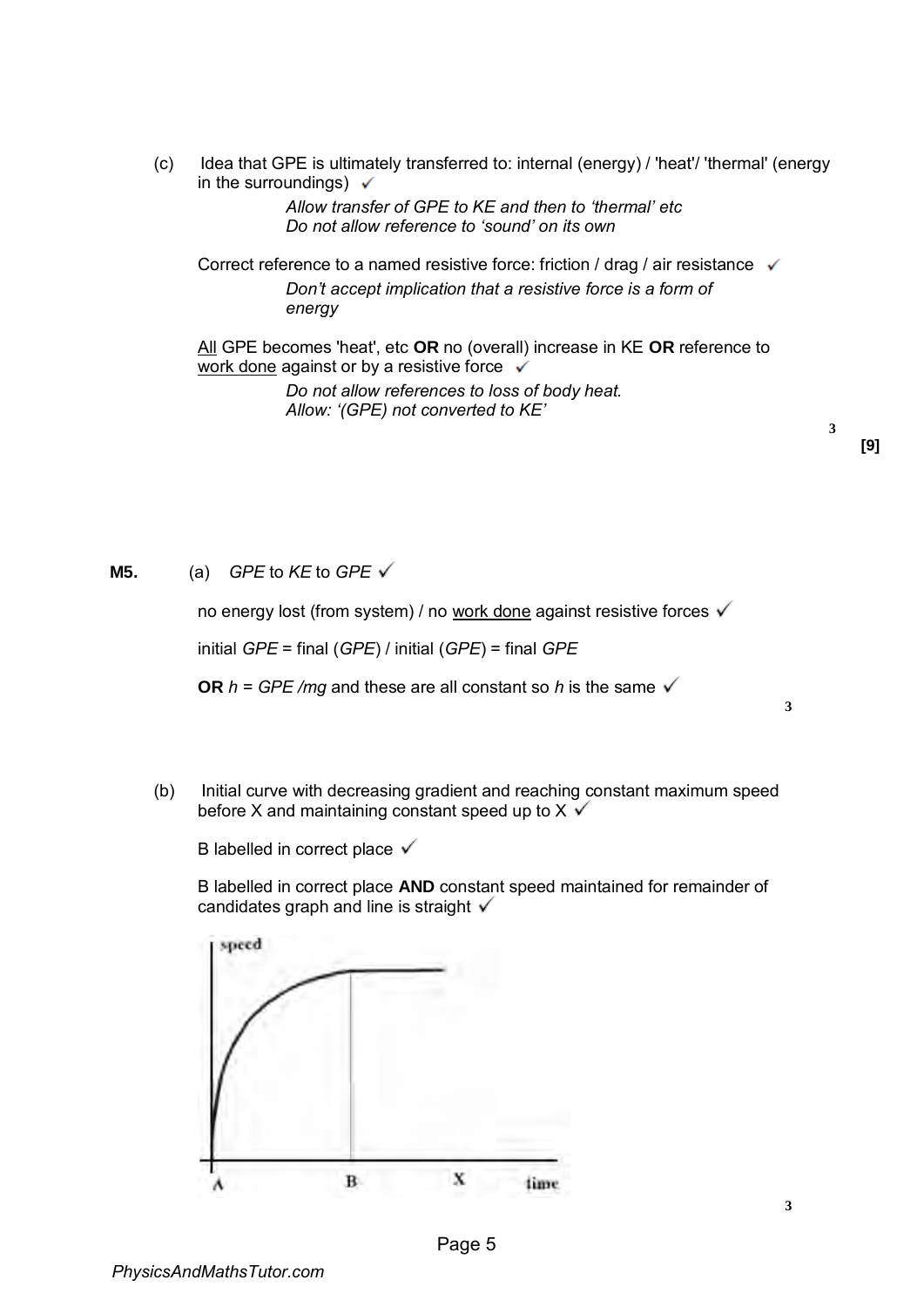(c) (first law) ball travels in a straight line at a constant speed / constant velocity / (maintains) uniform / no change in motion / zero acceleration  $\checkmark$ 

there is no (external) **unbalanced / resultant** force acting on it  $\checkmark$ 

**[8]** 

**2** 

**2** 

**2** 

**2** 

- **M6.**(a) (i)  $(s = \frac{1}{2}(u + v) t$   $t = 2s/v$   $\checkmark$  (correct rearrangement, either symbols or values)  $(= 100/6.7) = 15 \checkmark$  (s) (14.925) or alternative correct approach **2** 
	- (ii)  $(KE = 1/2mv^2 = 1/2 \times 83 \times 6.7^2) = 1900 \checkmark$  (1862.9 J) 2 sf  $\sqrt{ }$
	- (iii) GPE =  $83 \times 9.81 \times 3.0$   $\checkmark$  penalise use of 10, allow 9.8 = 2400 (2443 J)  $\checkmark$  do not allow 2500 (2490) for use of g = 10
	- (b) (i) 5300 + 3700 (or 9000 seen) **or**  $- 2443 - 1863$  (or ( $-$ ) 4306 seen)  $\checkmark$  $= 4700$  (J)  $\checkmark$  (4694) ecf from parts aii & aiii
		- (ii) mention of friction and appropriate location given  $\sqrt{}$ mention of **air** resistance (or drag)

do not allow energy losses or friction within the motor